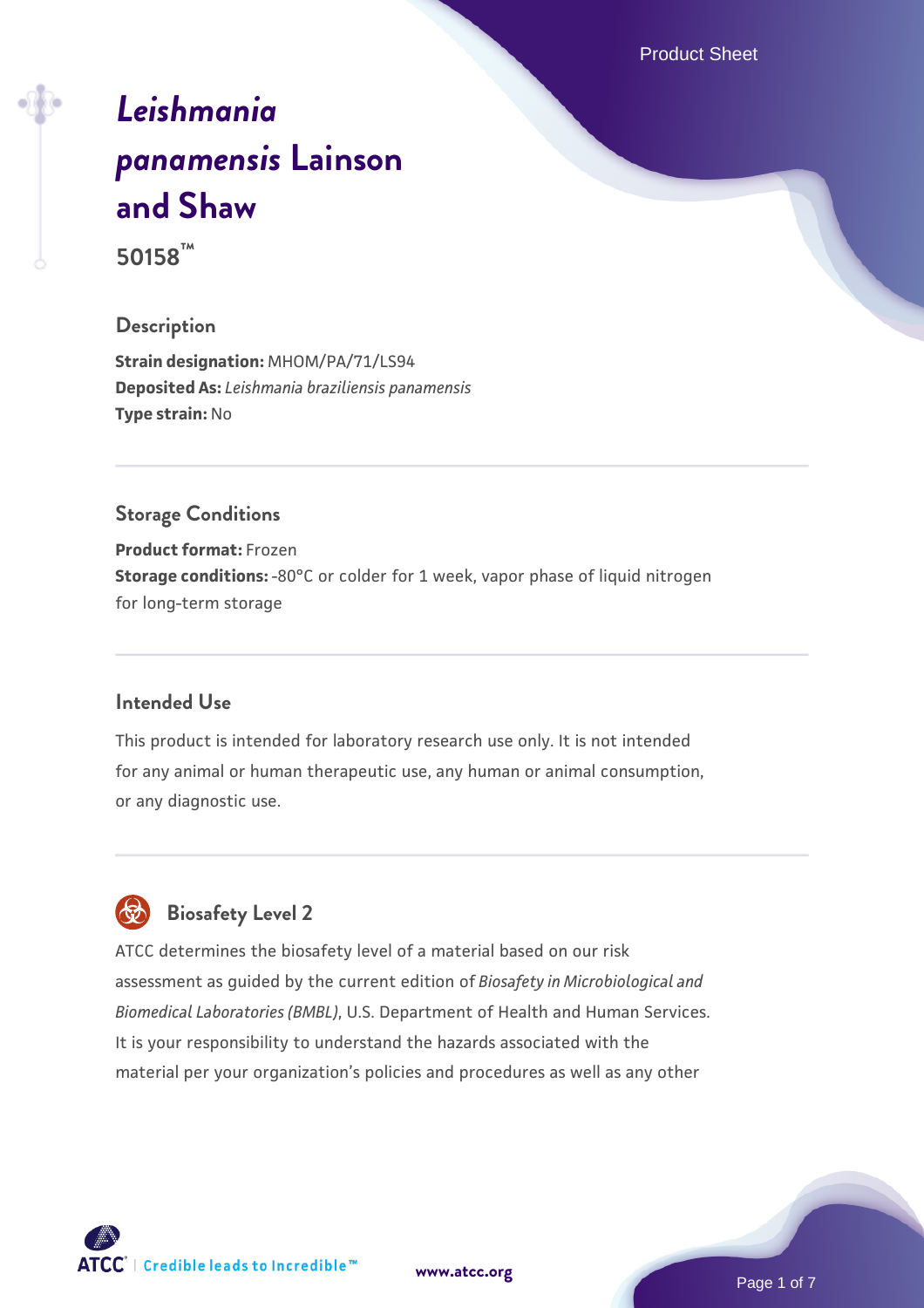applicable regulations as enforced by your local or national agencies.

ATCC highly recommends that appropriate personal protective equipment is always used when handling vials. For cultures that require storage in liquid nitrogen, it is important to note that some vials may leak when submersed in liquid nitrogen and will slowly fill with liquid nitrogen. Upon thawing, the conversion of the liquid nitrogen back to its gas phase may result in the vial exploding or blowing off its cap with dangerous force creating flying debris. Unless necessary, ATCC recommends that these cultures be stored in the vapor phase of liquid nitrogen rather than submersed in liquid nitrogen.

# **Certificate of Analysis**

For batch-specific test results, refer to the applicable certificate of analysis that can be found at www.atcc.org.

# **Growth Conditions**

**Medium:**  [ATCC Medium 807: Brain heart infusion blood agar](https://www.atcc.org/-/media/product-assets/documents/microbial-media-formulations/8/0/7/atcc-medium-807.pdf?rev=301d96d4d35d4fb3a6206197a72fb728) [ATCC Medium 1011: Diphasic blood agar medium](https://www.atcc.org/-/media/product-assets/documents/microbial-media-formulations/1/0/1/1/atcc-medium-1011.pdf?rev=a9474d33d1d5486daab015890721755f) [ATCC Medium 1012: Diphasic blood agar medium](https://www.atcc.org/-/media/product-assets/documents/microbial-media-formulations/1/0/1/2/atcc-medium-1012.pdf?rev=38b18eaded954098bc05b4add95c2fa4) [ATCC Medium 431: Trypanosome medium](https://www.atcc.org/-/media/product-assets/documents/microbial-media-formulations/4/3/1/atcc-medium-431.pdf?rev=e51493ec43ea498098369514fe253a58) [ATCC Medium 2736: M199, Modified Medium](https://www.atcc.org/-/media/product-assets/documents/microbial-media-formulations/2/7/3/6/atcc-medium-2736.pdf?rev=f5d560869bf6430f9b583c4e07c44564) **Instructions for complete medium: Media:** ATCC Medium 807 Brain heart infusion blood agar (10% rabbit blood, BHI overlay)

**Alternate Media:** ATCC Medium 1011 Diphasic blood agar medium (30% rabbit blood, Locke's Soln. overlay), ATCC Medium 1012 D **Temperature:** 20-25°C



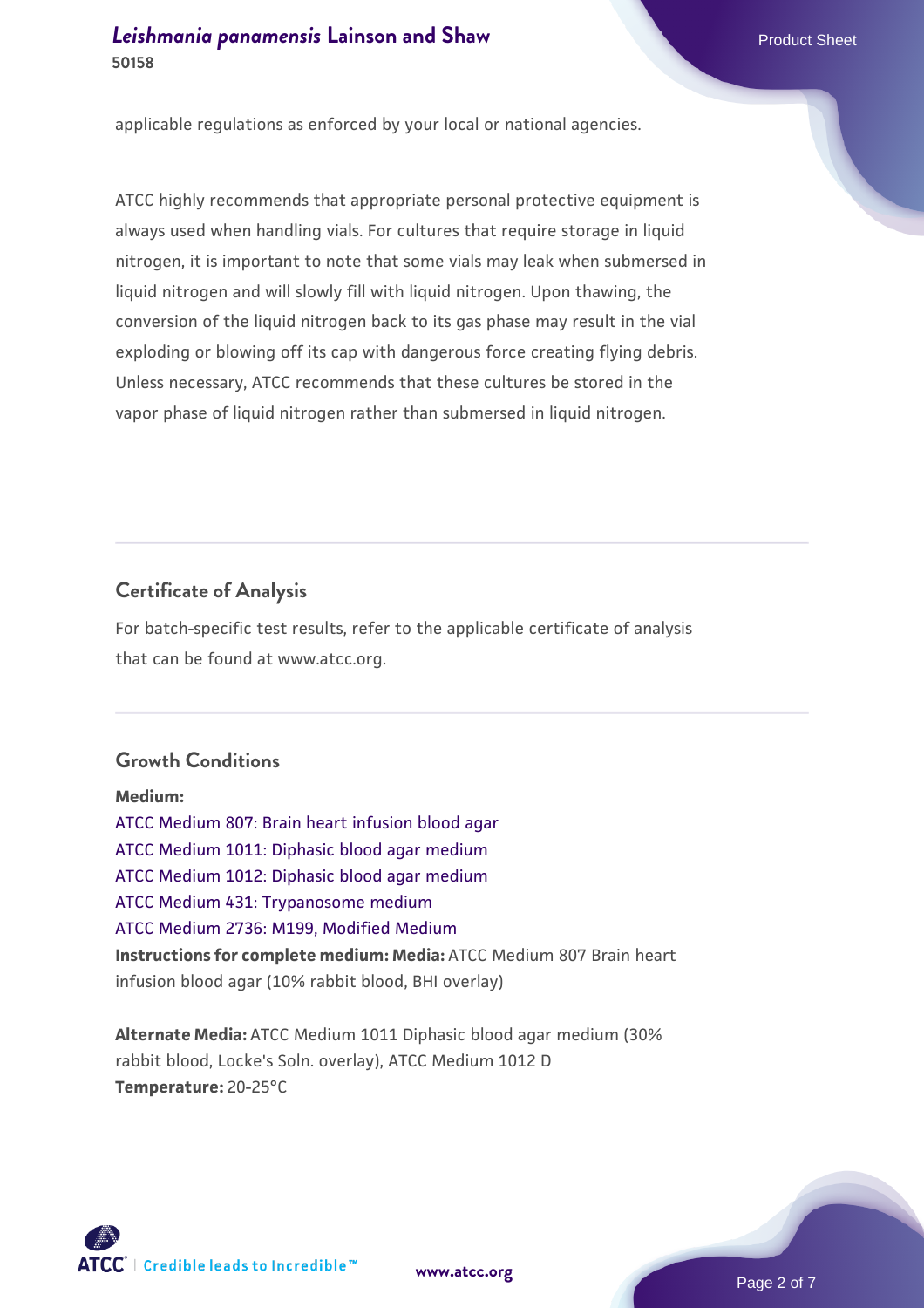#### *[Leishmania panamensis](https://www.atcc.org/products/50158)* [Lainson and Shaw](https://www.atcc.org/products/50158) **Product Sheet** Product Sheet **50158**

**Atmosphere:** Aerobic

#### **Handling Procedures**

#### **Storage and Culture Initiation**

Frozen ampules packed in dry ice should either be thawed immediately or stored in liquid nitrogen. If liquid nitrogen storage facilities are not available, frozen ampules may be stored at or below -70ºC for approximately one week. **Do not under any circumstance store frozen ampules at refrigerator freezer temperatures (generally -20°C).** Storage of frozen material at this temperature will result in the death of the culture.

- To thaw a frozen ampule, place in a 35°C water bath until thawed (2-3 1. min). Immerse the ampule just sufficiently to cover the frozen material. Do not agitate the ampule.
- 2. Immediately after thawing, aseptically transfer contents to a screwcapped borosilicate glass test tube containing an appropriate bloodagar medium (i.e., ATCC Medium 807). Alternatively, inoculate 10 mL complete ATCC medium 2736 in a T-25 flask or screw-capped test tube.
- 3. Incubate culture tubes vertically at 20-25°C with the caps screwed on tightly; flask cultures should be incubated flat.

#### **Culture maintenance:**

- 1. When the culture has reached or is near peak density, gently mix the culture by aspirating with a sterile pipette and aseptically transfer 0.1- 0.5 mL to a new culture vessel containing fresh medium (broth cultures generally require larger inocula than cultures grown in tubes of blood agar).
- 2. Incubate culture tubes vertically at 20-25°C with the caps screwed on tightly; flask cultures should be incubated flat.
- 3. Transfer the culture every 3-4 days as described in step 1. The transfer interval will depend on the quantity of the inoculum and the quality of the medium. This should be empirically determined by examining the culture on a daily basis until the growth cycle has stabilized. **Note:** Some fastidious strains may not proliferate well in older growth medium made with blood. If growth is poor, wash cells in an osmotically-balanced saline solution, centrifuge to concentrate as indicated below, and use growth media made with fresh blood.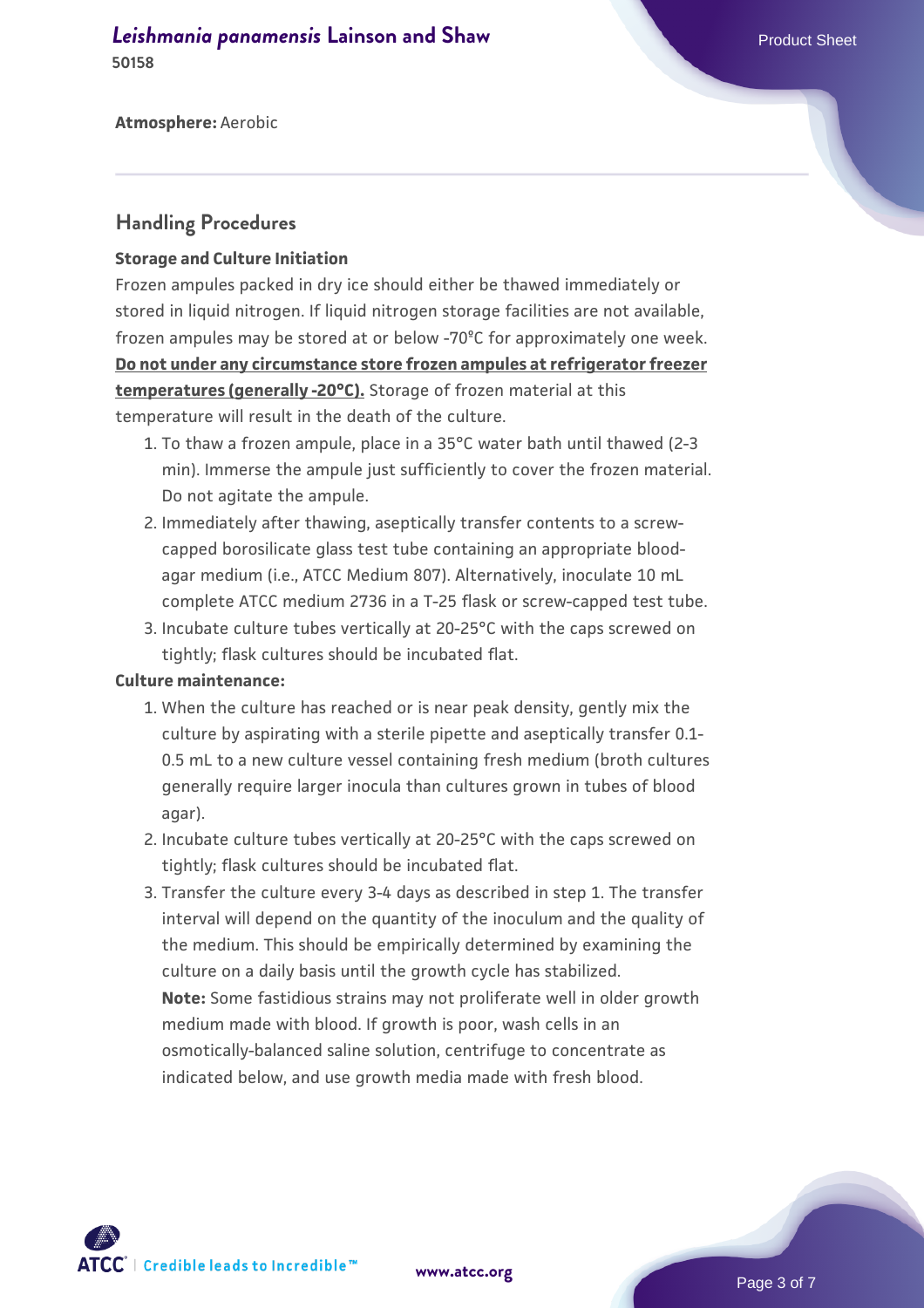# *[Leishmania panamensis](https://www.atcc.org/products/50158)* [Lainson and Shaw](https://www.atcc.org/products/50158) **Product Sheet** Product Sheet

**50158**

#### **Reagents for cryopreservation:** Cryoprotective Solution

DMSO 1.0 mL

Fresh growth medium\* 9.0 mL

\*when blood-agar media is used, the liquid overlay can be used to prepare the cryoprotective solution

#### **Cryopreservation:**

- 1. Harvest cells from a culture which is at or near peak density by centrifugation at 1,300 g for 5 min.
- 2. Adjust concentration of cells to  $2 \times 10^7$ /mL in fresh medium.
- While cells are centrifuging prepare a 10% (v/v) solution of sterile 3. DMSO in fresh medium (broth or liquid overlay from blood agar). The DMSO solution when first prepared will warm up due to chemical heat. The solution should be allowed to return to room temperature prior to use.
- 4. Mix the cell preparation and the DMSO solution in equal portions. The final concentration will be  $10^7$  cells/mL and 5% (v/v) DMSO. The time from the mixing of the cell preparation and DMSO stock solution before the freezing process is begun should be no more than 15 min.
- 5. Dispense in 0.5 mL aliquots into 1.0 2.0 mL sterile plastic screw-capped cryules (special plastic vials for cryopreservation).
- 6. Place the ampules in a Nalgene  $1^{\circ}$ C freezing apparatus. Place the apparatus at -80°C for 1.5 to 2 hours and then plunge ampules into liquid nitrogen. (The cooling rate in this apparatus is approximately - 1°C/min.)
- 7. Store in either the vapor or liquid phase of a nitrogen refrigerator.
- To thaw a frozen ampule, place it in a 35ºC water bath such that the lip 8. of the ampule remains above the water line. Thawing time is approximately 2 to 3 minutes. Do not agitate the ampule. Do not leave ampule in water bath after thawed.
- Immediately after thawing, aseptically transfer contents to a screw-9. capped borosilicate glass test tube containing an appropriate bloodagar medium (i.e., ATCC Medium 807). Alternatively, inoculate 10 mL complete ATCC medium 2736 in a T-25 flask or screw-capped test tube.
- Incubate culture tubes vertically at 20-25°C with the caps screwed on 10. tightly; flask cultures should be incubated flat.
- 11. Maintain as described above.

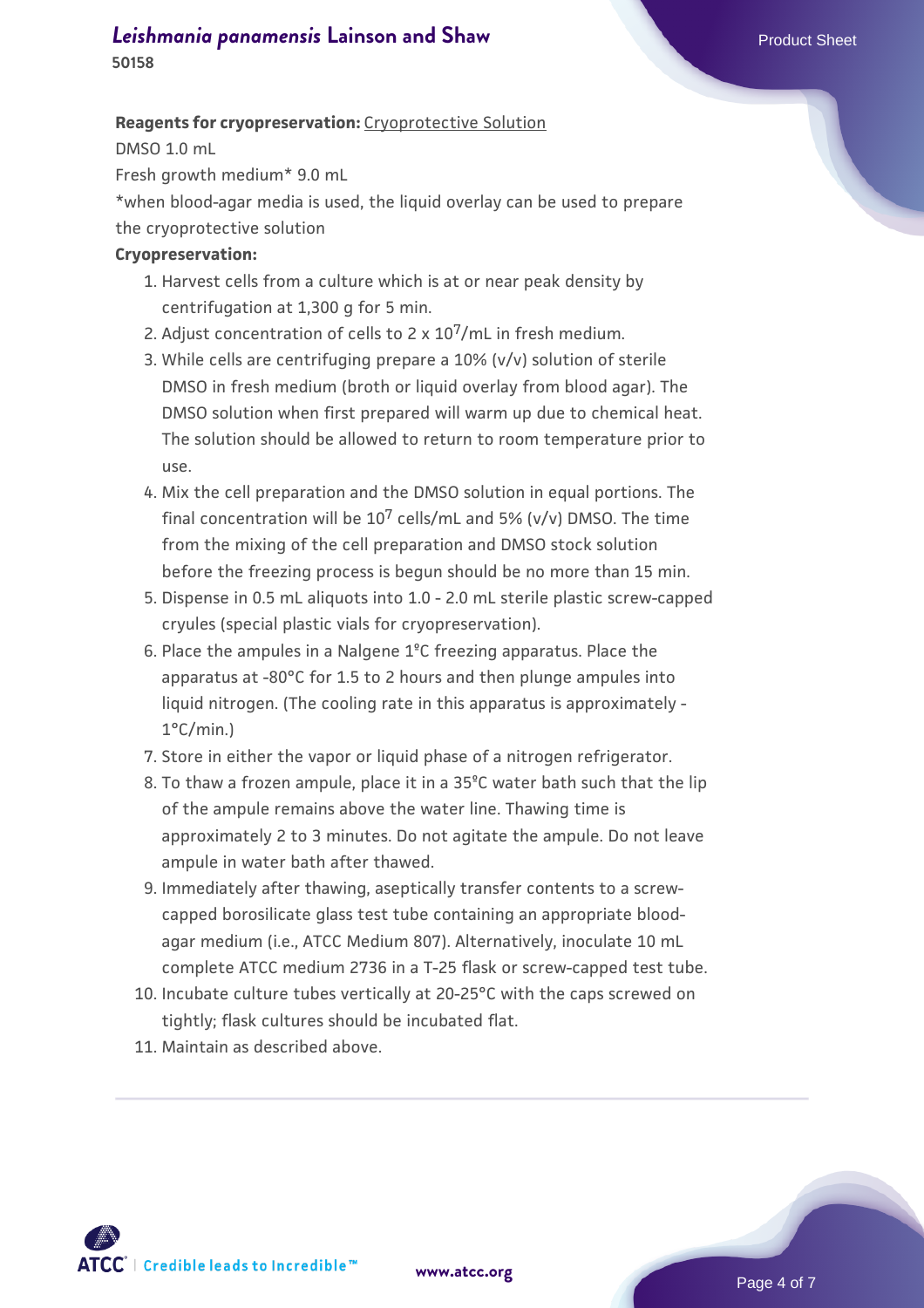#### **Notes**

Additional information on this culture is available on the ATCC web site at www.atcc.org.

While every effort is made to insure authenticity and reliability of strains on deposit, ATCC is not liable for damages arising from the misidentification or misrepresentation of cultures.

ATCC recommends that individuals contemplating commercial use of any culture first contact the originating investigator to negotiate an agreement. Third party distribution of this culture is discouraged, since this practice has resulted in the unintentional spreading of contaminated cultures.

# **Material Citation**

If use of this material results in a scientific publication, please cite the material in the following manner: *Leishmania panamensis* Lainson and Shaw (ATCC 50158)

# **References**

References and other information relating to this material are available at www.atcc.org.

# **Warranty**

The product is provided 'AS IS' and the viability of ATCC® products is warranted for 30 days from the date of shipment, provided that the customer has stored and handled the product according to the information included on the product information sheet, website, and Certificate of Analysis. For living cultures, ATCC lists the media formulation and reagents

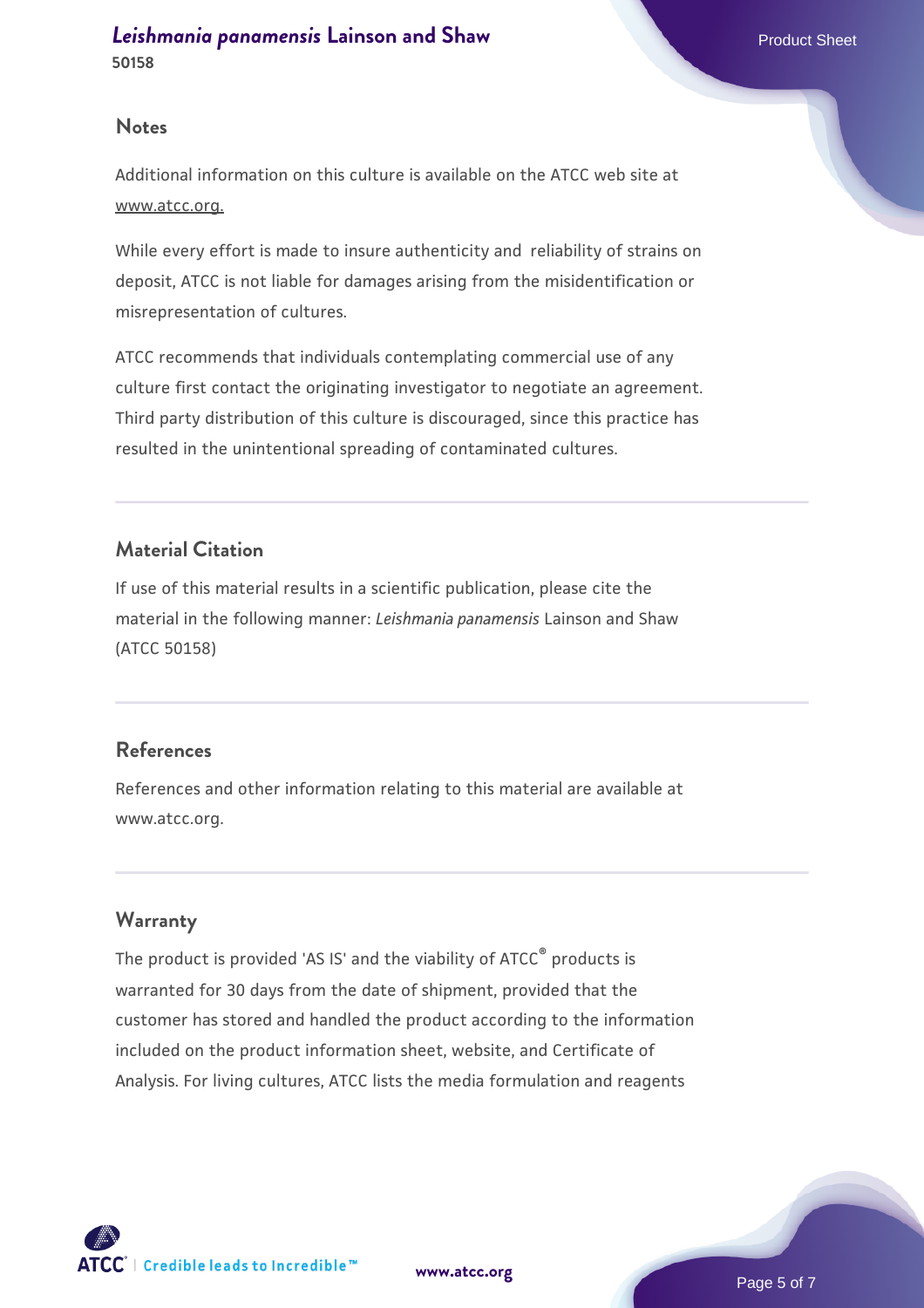# *[Leishmania panamensis](https://www.atcc.org/products/50158)* [Lainson and Shaw](https://www.atcc.org/products/50158) **Product Sheet** Product Sheet **50158**

that have been found to be effective for the product. While other unspecified media and reagents may also produce satisfactory results, a change in the ATCC and/or depositor-recommended protocols may affect the recovery, growth, and/or function of the product. If an alternative medium formulation or reagent is used, the ATCC warranty for viability is no longer valid. Except as expressly set forth herein, no other warranties of any kind are provided, express or implied, including, but not limited to, any implied warranties of merchantability, fitness for a particular purpose, manufacture according to cGMP standards, typicality, safety, accuracy, and/or noninfringement.

# **Disclaimers**

This product is intended for laboratory research use only. It is not intended for any animal or human therapeutic use, any human or animal consumption, or any diagnostic use. Any proposed commercial use is prohibited without a license from ATCC.

While ATCC uses reasonable efforts to include accurate and up-to-date information on this product sheet, ATCC makes no warranties or representations as to its accuracy. Citations from scientific literature and patents are provided for informational purposes only. ATCC does not warrant that such information has been confirmed to be accurate or complete and the customer bears the sole responsibility of confirming the accuracy and completeness of any such information.

This product is sent on the condition that the customer is responsible for and assumes all risk and responsibility in connection with the receipt, handling, storage, disposal, and use of the ATCC product including without limitation taking all appropriate safety and handling precautions to minimize health or environmental risk. As a condition of receiving the material, the customer agrees that any activity undertaken with the ATCC product and any progeny or modifications will be conducted in compliance with all applicable laws, regulations, and guidelines. This product is provided 'AS IS' with no representations or warranties whatsoever except as expressly set forth



**[www.atcc.org](http://www.atcc.org)**

Page 6 of 7